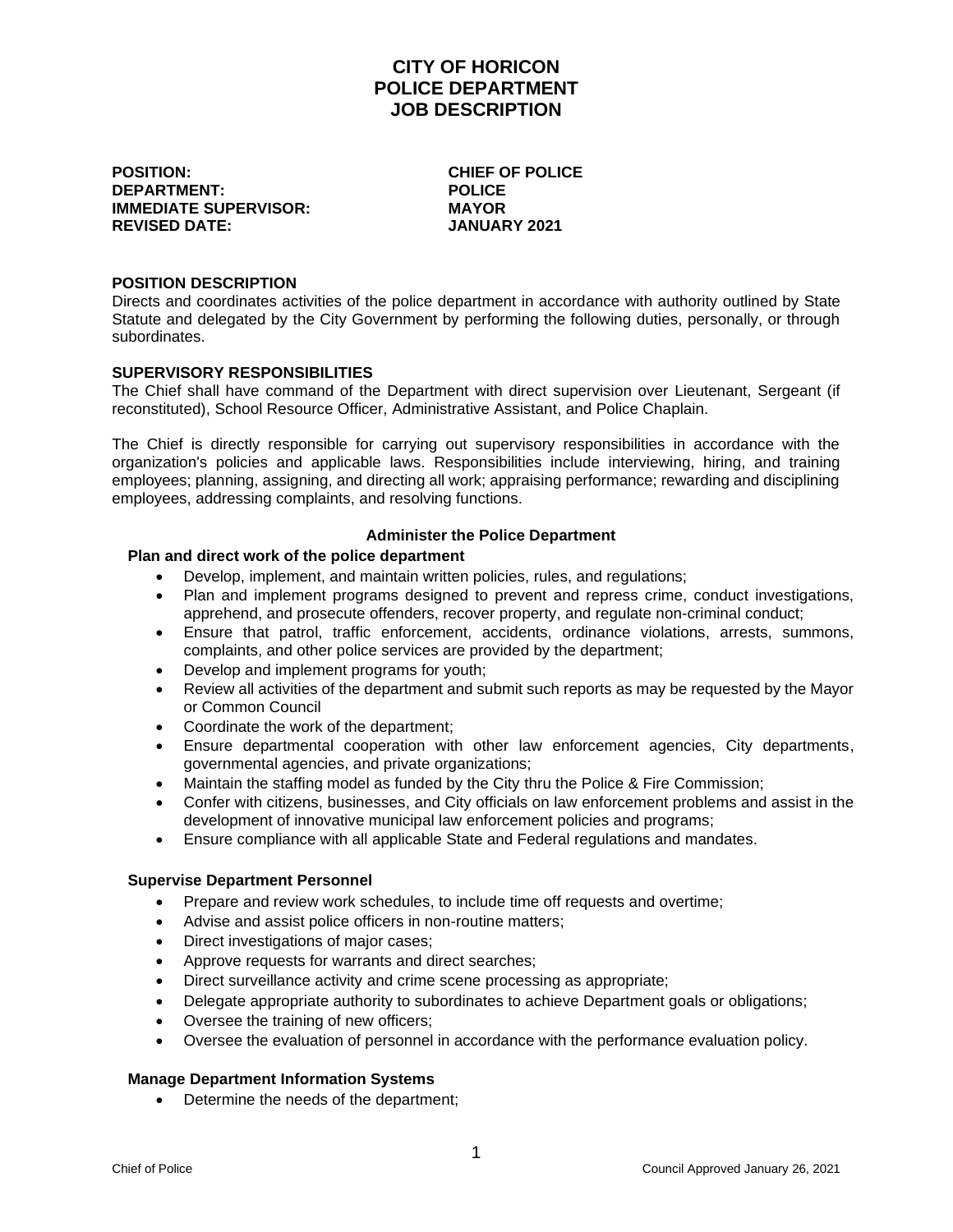- Develop and manage a department record and reporting system consistent with police best practices and requirements of law;
- Serve as custodian of department records under the public records law;
- Ensure required reports are complete, accurate, and submitted on time;
- Establish and manage a system for secure control and handling of property and evidence seized;
- Serve as department public information officer and social media coordinator.

#### **Plan and Administer the Department Budget**

- Assess department budgetary needs and maintain 5-year capital outlay expectations;
- Develop the annual budget and present it according to City procedures:
- Certify to the correctness of all bills incurred by the Department;
- Administer and control the approved budget.

## **Manage Department Equipment and Public Safety Building Infrastructure**

- Oversee the use, maintenance and records of department property and equipment;
- Purchase police department equipment;
- Serve as primary liaison to vendors;
- Ensure operational readiness of public safety building.

#### **Improve and Develop the Police Department**

- Identify training needs of staff and implement a plan to meet those needs;
- Identify community public safety needs and develop a plan to meet them;
- Identify staffing needs and make recommendations to the Mayor and Common Council;
- Receive, investigate, and attempt to resolve all citizen complaints about the department;
- Cultivate community relations; appear before civic, educational, and other community groups;
- Make presentations to civic groups and the general public;
- Maintain knowledge of current and emerging police procedures and technology through attendance at criminal justice meetings, seminars, training sessions, and interaction with other law enforcement personnel and professional literature.

#### **Serve as a Department Head**

- Attend meetings of the Common Council and other government bodies;
- Establish working relationships with other municipalities and officers;
- Advise the City on any matter of municipal policy which may have an impact on police operations, or which may be inconsistent with public policy or law;
- Recommend ordinances affecting public safety and assist in preparing them.

#### **Serve as a Police Officer**

• Provide police officer services when the duty schedule or situation requires it.

# **GENERAL KNOWLEDGE, SKILLS, AND ABILITIES**

- Ability to conduct analysis and make informed recommendations / decisions.
- Ability to write comprehensive written reports and correspondence.
- Ability to speak effectively to groups, officials, employees, and governmental representatives.
- Ability to add, subtract, multiply, and divide in all units of measure, using whole numbers, common fractions, and decimals. Ability to compute rate, ratio, and percent, and to draw and interpret graphs.
- Ability to solve complex problems in situations where only limited information exists.
- Ability to interpret a variety of instructions furnished in written, oral, diagram, or schedule form.
- Ability to effectively use a variety of computer software required for department operations.
- Ability to research, interpret, and apply US Constitution, Wisconsin (WI) Criminal Code, WI Juvenile Code, WI Traffic Code, and Municipal Code, as they relate to department operations.
- Ability to accurately interpret and apply City and Department Policies, Procedures, and Rules
- Ability to accurately interpret existing labor agreements.
- Maintain proficiency in firearms.